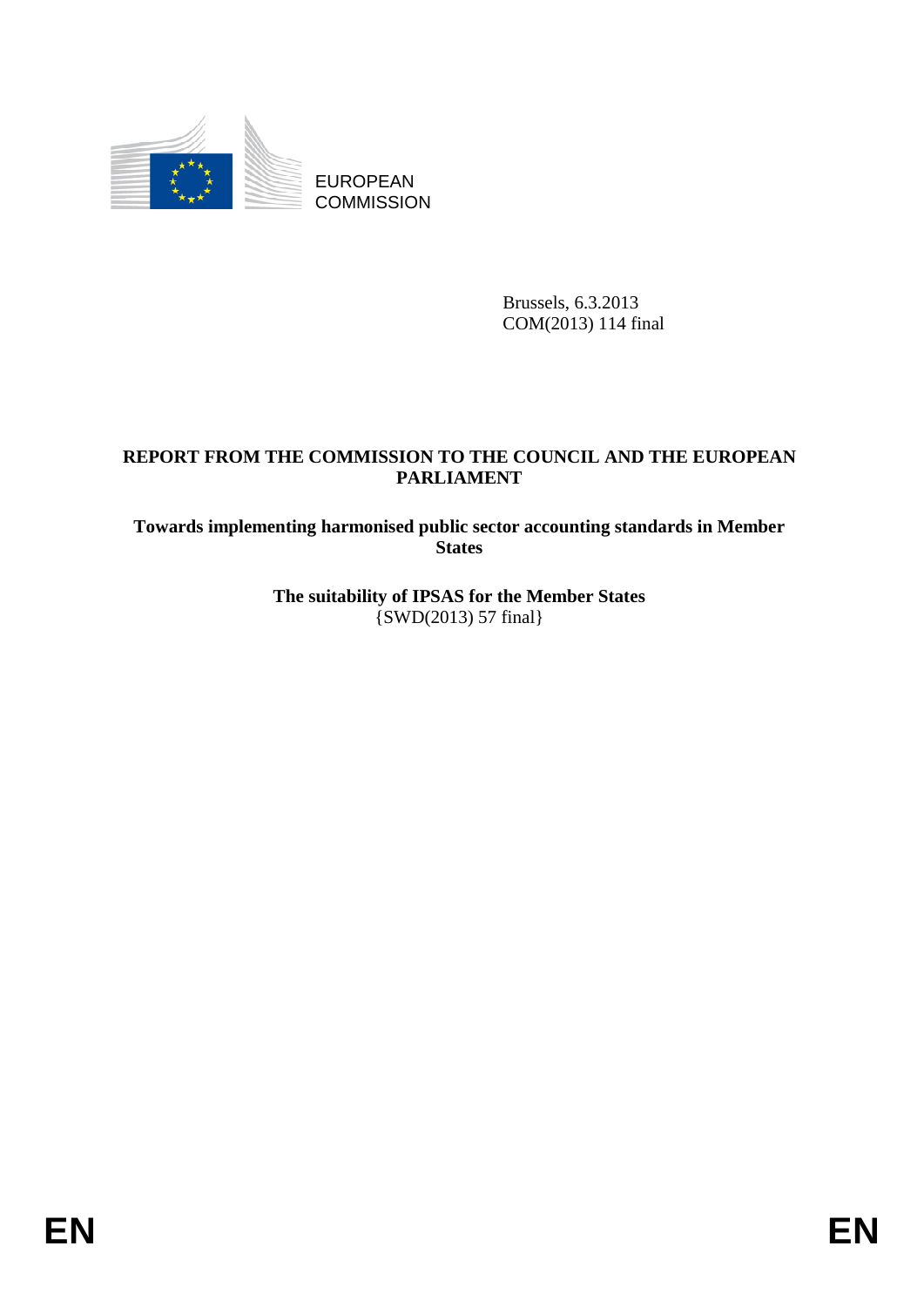#### **REPORT FROM THE COMMISSION TO THE COUNCIL AND THE EUROPEAN PARLIAMENT**

#### **Towards implementing harmonised public sector accounting standards in Member States**

#### **The suitability of IPSAS for the Member States**

#### **1. LEGAL BACKGROUND AND CONTEXT**

This report fulfils the Commission's obligation, under Article 16(3) of Council Directive 2011/85/EU of 8 November 2011 on requirements for budgetary frameworks of the Member States<sup>1</sup>, to assess the suitability of the International Public Sector Accounting Standards (IPSAS) for the Member States by 31 December 2012. It is based on information received through consultation with Commission services, international organisations such as the IMF, expert practitioners and other interested parties within the Member States and beyond, as well as the IPSAS Board, the standard-setter for these standards.

The sovereign debt crisis has underlined the need for governments to clearly demonstrate their financial stability and for more rigorous and more transparent reporting of fiscal data. Council Directive 2011/85/EU (the Budgetary Frameworks Directive) recognises the crucial role in EU budgetary surveillance of complete and reliable fiscal data, comparable across Member States. It therefore sets out the rules on Member State budgetary frameworks that are necessary to ensure compliance with the obligation under Article 126 of the Treaty on the Functioning of the European Union (TFEU) to avoid excessive government deficits. On the one hand, fiscal discipline plays an essential role in safeguarding Economic and Monetary Union, and on the other hand, financial stability is based on trust. This report discusses one of the tools for building this trust and for better measuring and forecasting the fiscal situation: harmonised public sector accruals-based accounting standards.

Article 3 of Directive 2011/85/EU requires Member States to 'have in place public accounting systems comprehensively and consistently covering all sub-sectors of general government and containing the information needed to generate accrual data with a view to preparing data based on the ESA 95 standard<sup>22</sup>. It thereby acknowledges the essential incoherence between public sector accounts, which only record cash flows, and the fact that EU budgetary surveillance is based on ESA 95 accruals data. This means that cash data have to be converted into accruals through approximations and adjustments involving macro-based estimates. Moreover, where accruals accounts do not exist at the micro level, financial transactions and balance sheets have to be derived from a variety of different sources, leading to a 'statistical discrepancy' between the deficit compiled via non-financial accounts and that compiled via financial accounts.

The lack of coherence between primary public-sector accounts and ESA 95 accruals data is also acknowledged in the Commission communication of 15 April 2011 to the European Parliament and the Council *Towards robust quality management for European Statistics*<sup>3</sup>. This communication draws attention to the high dependence of the quality of European-level

 $\frac{1}{1}$ OJ L 306, 23.11.2011, p. 41.

<sup>2</sup> Council Regulation (EC) No 2223/96 of 25 June 1996 on the European system of national and regional  $\alpha$  accounts in the Community, OJ L 310, 30.11.1996, p. 1.<br> $\alpha$ 

COM(2011) 211 final.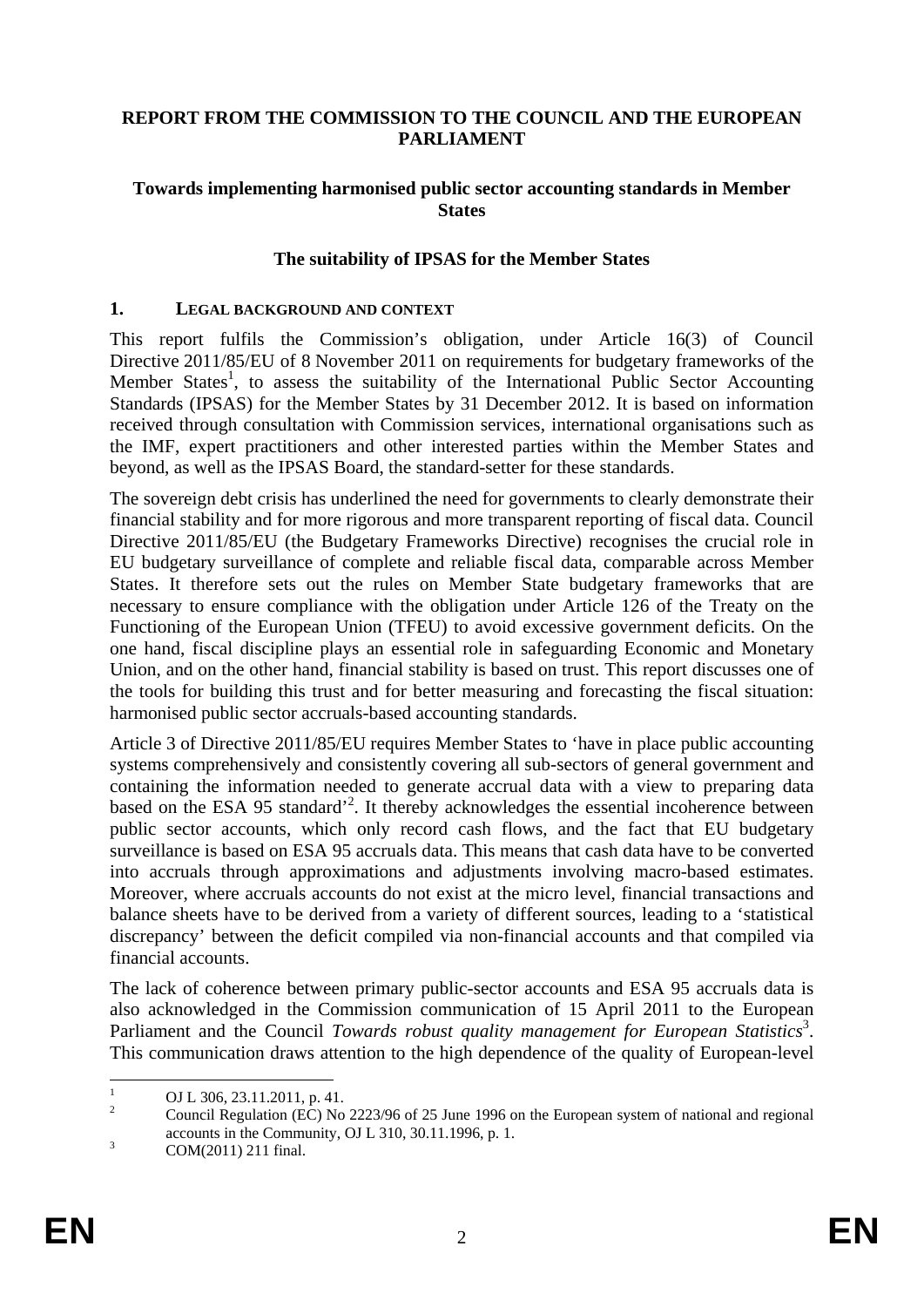statistical information on the appropriateness of the entire production process. Eurostat therefore promotes a system of harmonised accruals-based accounting standards, consistent with the ESA, for all entities of the government sector.

IPSAS is currently the only internationally recognised set of public-sector accounting standards. It is founded on the international financial reporting standards (IFRS) widely applied by the private sector and at this point consists of a set of 32 accruals accounting standards, plus one cash-based standard.

It is in this light that Article 16(3) of Directive 2011/85/EU requires an assessment of the suitability of IPSAS for the Member States.

## **2. INTRODUCTION**

Government activity accounts for a major part of gross domestic product (GDP) in all EU economies, and government assets and liabilities are substantial in all EU countries. It is therefore important that they are effectively managed and that governments are accountable for this management to their citizens, their representatives, investors and other stakeholders.

Government finance statistics provide information on the accounts of the different sub-sectors of general government so that policy makers and other stakeholders are able to analyse the financial position and performance of government and the long-term sustainability of public finances. The main sources of these statistics are the accounting records and reports of the various government entities, supplemented with financial information. Reliable government financial accounts are essential for the preparation of national accounts and of course for fiscal planning, coordination and supervision.

Two of the most important indicators of fiscal sustainability are debt and deficit, which are used within the EU for monitoring compliance with the terms of the Stability and Growth Pact. Article 126 TFEU and Protocol No 12 on the Excessive Deficit Procedure (EDP), annexed to the Treaties, specify that the ratio of planned or actual government deficit to GDP shall in principle not exceed 3% and the ratio of government debt to GDP shall in principle not exceed 60%. The Commission closely monitors these constraints on national fiscal policy in order to ensure the efficient functioning of Economic and Monetary Union. When a Member State fails to keep within the limits and this situation is considered to be more than just exceptional and temporary, an EDP could be launched. After the Commission has expressed an opinion, the Council then decides, on a proposal by the Commission, whether an excessive deficit exists and, if so, address the Member State with recommendations and a timetable for corrective action.

#### **3. WHY HARMONISED ACCRUALS-BASED PUBLIC-SECTOR ACCOUNTING STANDARDS ARE NEEDED**

Accruals accounting is the only generally accepted information system that provides a complete and reliable picture of the financial and economic position and performance of a government, by capturing in full the assets and liabilities as well as revenue and expenses of an entity, over the period covered by the accounts and at the moment they are closed. Accruals accounting entails the recording of entries, not when cash payments are made, but when economic value is created, transformed or extinguished, or when claims and obligations arise, are transformed or extinguished. Cash accounting records transactions when the amount is received or paid. Accruals accounting is economically sounder than cash accounting, which is why the current accounting framework for fiscal monitoring in the EU, the ESA 95, is accruals based. Moreover, the use of accruals accounting in the public sector is necessary to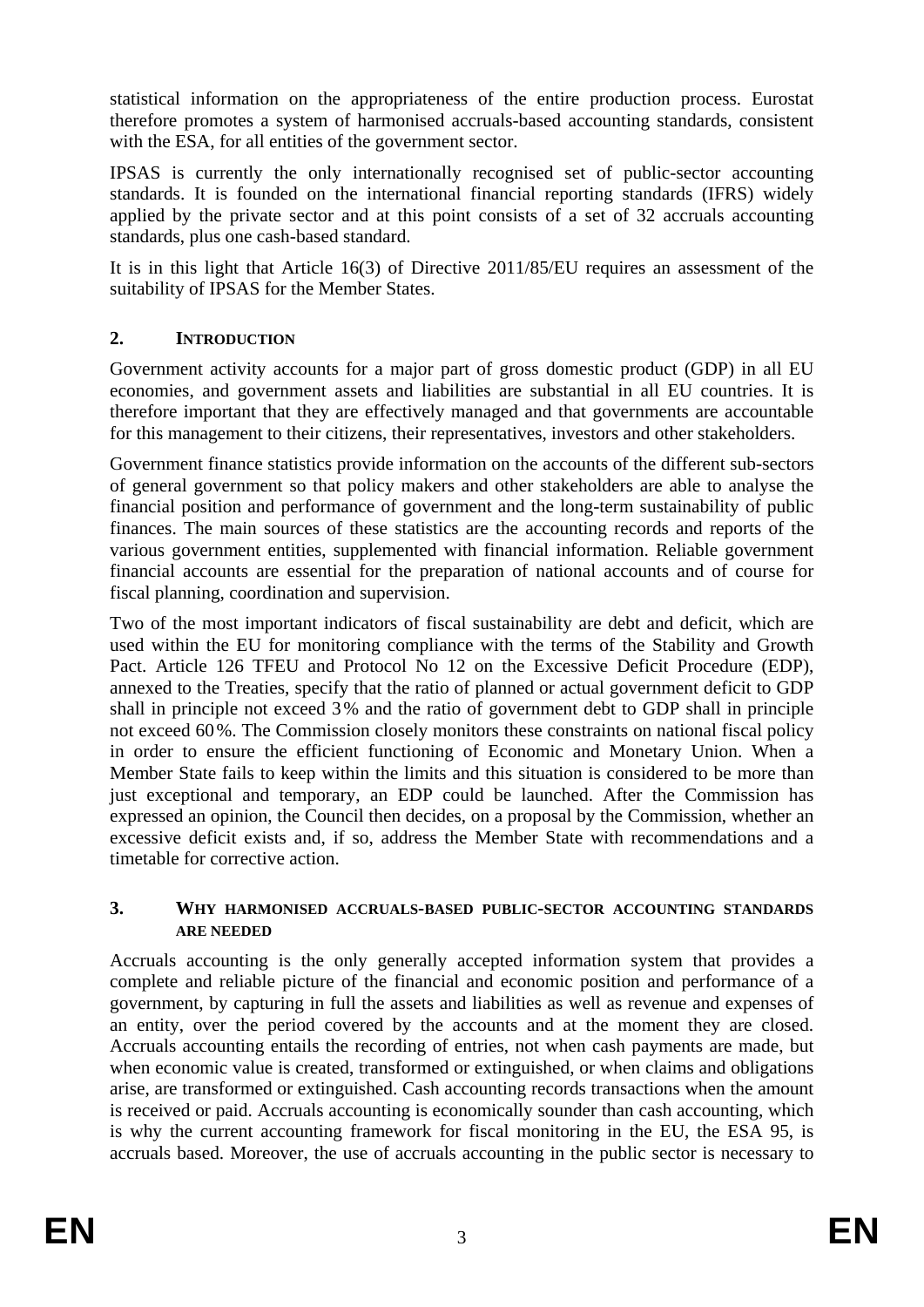avoid some of the window-dressing that is allowed by cash accounting, where a payment can be brought forward or postponed so as to be recorded in the period that the government chooses. However, accruals accounting is not meant to abolish or replace cash accounting, in particular where the latter is used for the purposes of budgeting and budget control. In fact, accruals accounting should be seen as complementary, rather than as an alternative, to pure 'cash accounting'. In providing the full picture of the economic and financial position and performance of the entities, it puts cash accounting in its overall context.

There would be distinct benefits for public-sector management and governance in adopting a single set of accruals-based accounting standards at all levels of government throughout the EU. Accruals micro accounting in the public sector is expected to improve the effectiveness and efficiency of public administration and to facilitate the securing of liquidity that is a necessary condition for maintaining a functioning public service. As with any other economic activity, the management and control of public sector effectiveness and efficiency hinges on that of its economic and financial position and its performance. Double-entry accruals accounting is the only generally accepted system that provides the necessary information in a reliable and timely manner. Furthermore, harmonised accruals-based government accounting improves transparency, accountability and the comparability of financial reporting in the public sector, and may serve to improve the efficiency and effectiveness of public audit.

# **3.1. Current situation with regard to accruals accounting in EU Member States**

The majority of Member States have already implemented accruals accounting according to national standards across the government sector, or are in the process of doing so. Eleven have mixed systems, in that they have implemented different accounting practices at different levels of government<sup>4</sup>. The accounting framework and accounting systems of the European Commission and the other EU institutions and bodies are accruals based and inspired by IPSAS. This is also the case for several other international organisations.

While there is, therefore, a growing (but not unanimous) acknowledgment of the need for accruals accounting for government within the EU and its Member States, a harmonised approach is currently lacking.

## **3.2. Macro-accounting framework**

The ESA provides the macro-level statistical accounting framework for the government and non-government sectors in the EU and is accruals based. ESA-based government debt and deficit data for EDP purposes are the result of consolidating the individual accounts of general government entities in the Member States and are defined by EU legislation.

In the context of EU fiscal surveillance and the EDP, the Commission, in accordance with Article 126 TFEU, has the task of regularly assessing the quality both of actual data reported by Member States and of the underlying government sector accounts compiled according to the ESA. Recent developments, in particular incidences of inappropriate financial reporting by some Member States, have demonstrated that the system for fiscal statistics has not sufficiently mitigated the risk of substandard quality data being notified to Eurostat. Furthermore, the impact of the economic and financial crisis has highlighted the need to strengthen the economic governance structure for the euro area and the European Union as a whole. The Commission responded on 29 September 2010 by adopting a package of legislative proposals, the 'European economic governance package' (referred to as the 'sixpack'), which was adopted by the European Parliament and the Council on

 $\overline{A}$ 

<sup>4</sup> ['Overview and comparison of public accounting and auditing in the 27 Member States'](http://epp.eurostat.ec.europa.eu/portal/page/portal/government_finance_statistics/documents/study_on_public_accounting_and_auditing_2012.pdf)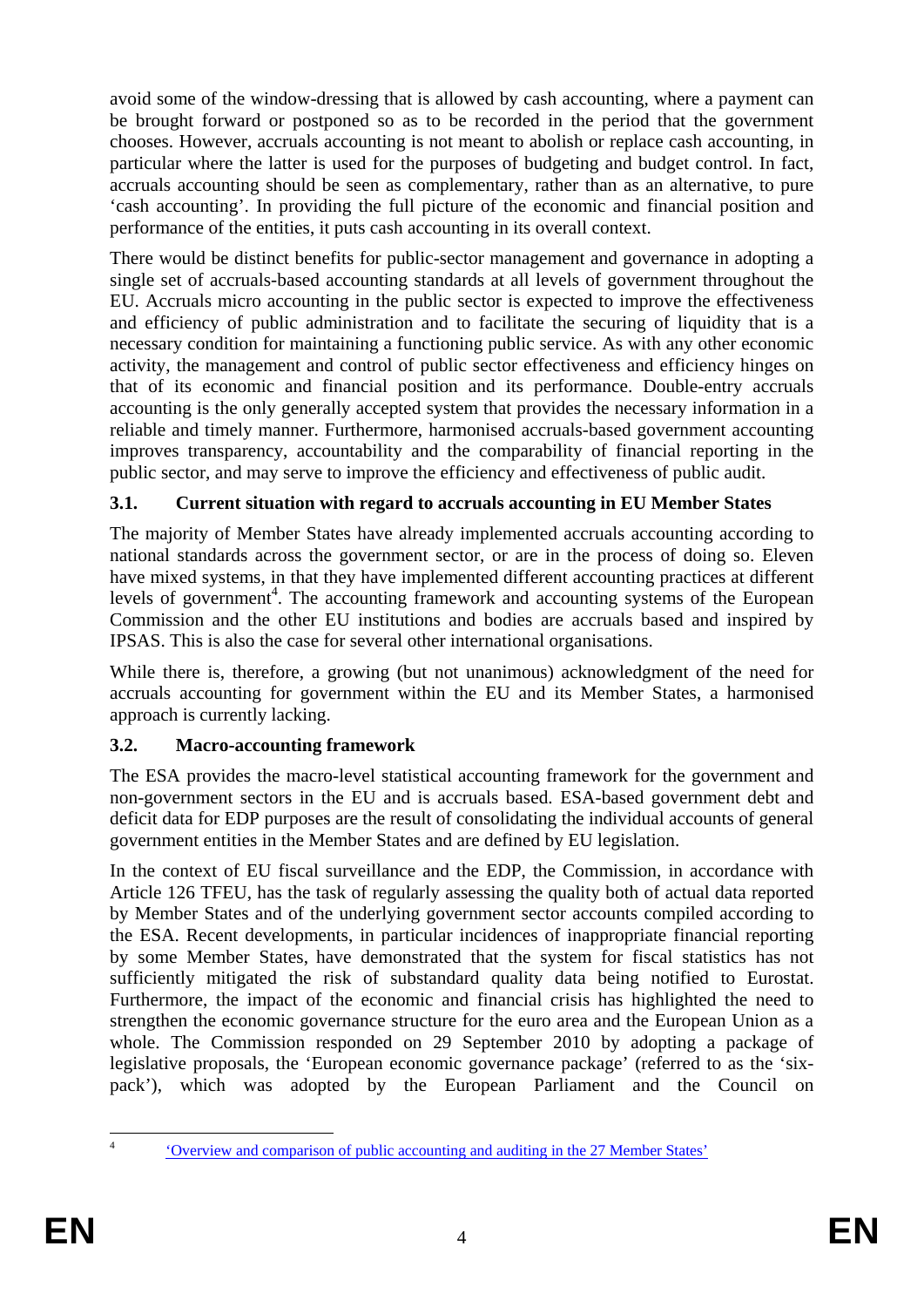16 November  $2011<sup>5</sup>$ . This seeks to extend and improve the surveillance of fiscal policies, macroeconomic policies and structural reforms to remedy the shortcomings found in existing legislation. New enforcement mechanisms are planned in the event of non-compliance by Member States. It is clear that these mechanisms must rely on high quality statistical information, produced on the basis of robust and harmonised accounting standards adapted to the European public sector.

The existence and quality of comparable and coherent upstream accruals data (i.e. the primary accounting data for government entities) at micro-accounting level are preconditions for the high quality of debt and deficit data at accruals-based macro-accounting level. Micro public-sector accounting in the Member States has many variants, making comparisons difficult both within and between Member States. The current approach of reconciling non-harmonised micro-level public-sector accounting data for EDP purposes is reaching its limits.

Harmonised micro-accounting systems for all public-sector entities (i.e. general government) in all EU Member States, combined with internal control and external audit, seems the only effective way forward to compile accruals-based debt and deficit data of the highest quality standards in accordance with existing legal requirements. This is also one of the key ideas behind Directive 2011/85/EU.

## **3.3. Need for harmonisation**

For the compilation of macroeconomic statistics on government and with reference to Article 338 TFEU, the requisite statistical data would be considerably improved if all government entities used harmonised accounting standards. This would allow for the use of common bridge tables to compile the entity accounts into ESA accounts, thus greatly facilitating the statistical verification processes.

Fiscal transparency is necessary for macroeconomic stability and for surveillance and policy advice. Harmonised standards for public sector accounting would enhance transparency, comparability and cost efficiency, and provide the basis for improved governance in the public sector. At the macro level, the financial crisis underlines the importance of timely and reliable financial and fiscal data, and evidences the consequences of insufficiently complete and comparable financial reporting in the public sector.

In the longer term, one might envisage a move towards a refinement of the main EDP indicators by deriving macro public accounting (deficit/debt) results based on the much more direct consolidation of consistent and exhaustive micro accounts. The adoption of an integrated accounting and reporting framework with some adaptations to ESA 95 concepts would make it possible to derive the debt and deficit data directly from those systems. They could be based on genuine and harmonised public-sector accounting data, which had been

 $\frac{1}{5}$  Regulation (EU) No 1173/2011 of the European Parliament and of the Council of 16 November 2011 on the effective enforcement of budgetary surveillance in the euro area, OJ L 306, p. 1; Regulation (EU) No 1174/2011 of the European Parliament and of the Council of 16 November 2011 on enforcement measures to correct excessive macroeconomic imbalances in the euro area, OJ L 306, p. 8; Regulation (EU) No 1175/2011 of the European Parliament and of the Council of 16 November 2011 amending Council Regulation (EC) No 1466/97 on the strengthening of the surveillance of budgetary positions and the surveillance and coordination of economic policies, OJ L 306, p. 12; Regulation (EU) No 1176/2011 of the European Parliament and of the Council of 16 November 2011 on the prevention and correction of macroeconomic imbalances, OJ L 306, p. 25; Council Regulation (EU) No 1177/2011 of 8 November 2011 amending Regulation (EC) No 1467/97 on speeding up and clarifying the implementation of the excessive deficit procedure, OJ L 306, p. 33; Council Directive 2011/85/EU of 8 November 2011 on requirements for budgetary frameworks of the Member States, OJ L 306, p. 41.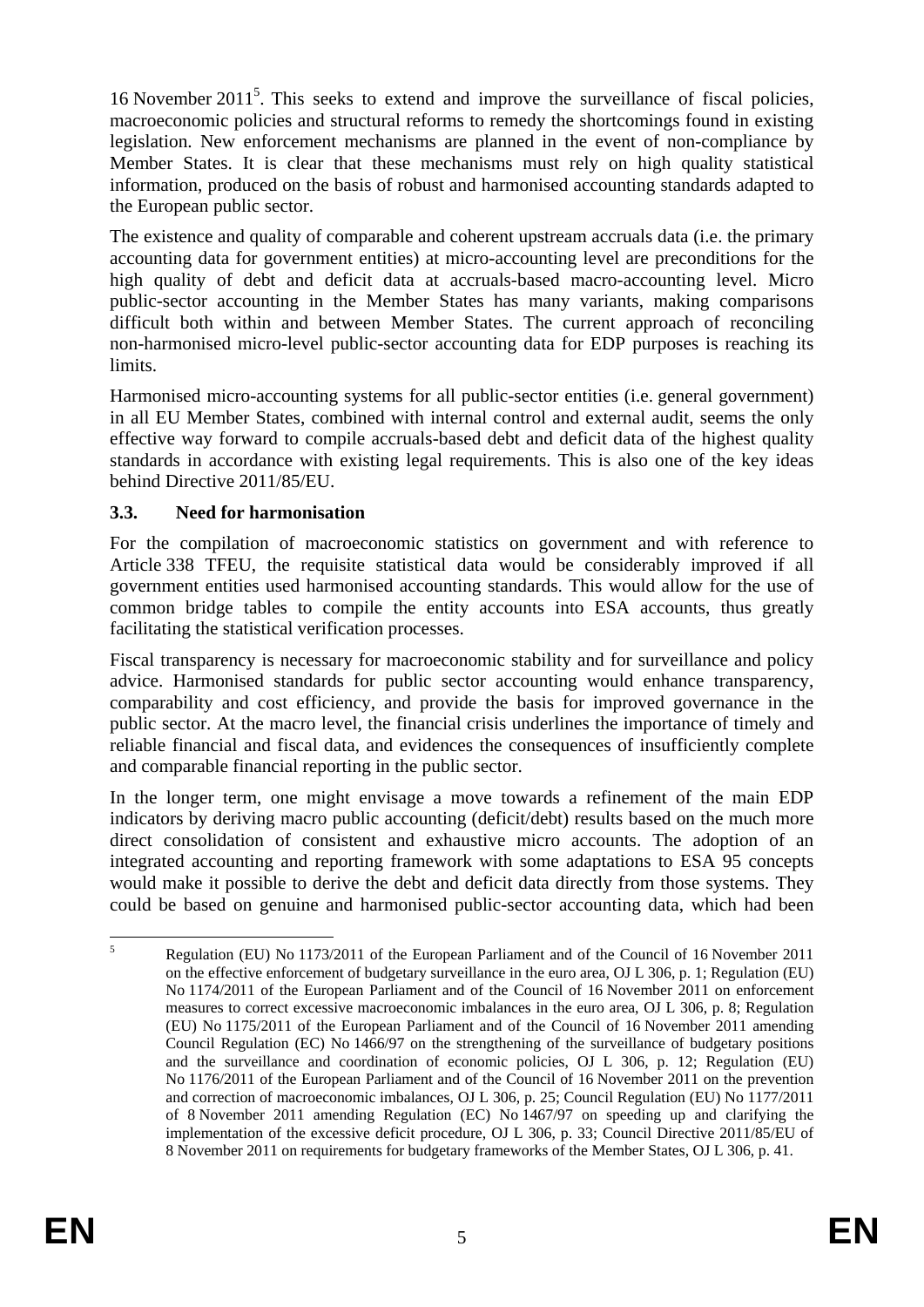subject to control and audit, be it directly on the key indicators or indirectly through the financial statements. This could also help reduce the time taken to report the deficit and debt.

Governments have a public interest obligation to market participants — owners of government debt securities and potential investors — to provide timely, reliable and comparable information on their financial performance and position, in the same way that listed companies have obligations to equity market participants. Also, there is a need to ensure a minimum level of international comparability, especially as government securities compete against each other in a global financial market, which calls for a system based on general public-sector standards accepted worldwide. With reference to Article 114 TFEU, harmonised accruals accounting would provide greater transparency for the proper functioning of the internal market in financial services, without which there is a danger that owners of government securities would be entering into transactions without a proper understanding of the level of associated risk. This in turn could create a contagion risk, which can be a significant impediment to financial stability.

What is true for private-sector accounting standards, which are harmonised within the EU for listed companies, is also true for government entities. Harmonised accruals-based public-sector accounting would provide a firmer basis for understanding the economic position and performance of governments and government entities at all levels. The superiority of the accruals principle, whether for macro or micro fiscal monitoring, is indisputable. The macro level is already accruals based; harmonised accruals accounting is also essential at micro level.

At the entity level, there would be benefits in terms of transparency and accountability, and for the quality of decision-making because the information available would reflect all relevant costs and benefits in a comparable manner. Moreover, the prospect of further fiscal and budgetary integration in the EU highlights the need for harmonised public-sector accounting standards in order that budgetary decisions at national level can be assessed at EU level. For the sake of accountability and transparency, government entities should report in a complete and comparable manner on their use of public resources and their performance.

## **3.4. Future EU governance of budgetary policies**

The Van Rompuy/Barroso/Juncker/Draghi report *Towards a Genuine Economic and Monetary Union* stresses the need for integrated budgetary and economic policy frameworks and for example states that:

## '*Sound national budgetary policies are the EMU's cornerstone*

The near term priority is to complete and implement the new steps for stronger economic governance. In the past few years, significant improvements to the rules-based framework for fiscal policies in the EMU have been enacted ('Six-Pack') or agreed (Treaty on Stability, Coordination and Governance), with greater focus on prevention of budgetary imbalances, on debt developments, on better enforcement mechanisms, and on national ownership of EU rules. The other elements related to strengthening fiscal governance in the euro area ('Two-Pack'), which are still in the legislative process, should be finalised urgently and be implemented thoroughly. This new governance framework will provide for ample ex ante coordination of annual budgets of euro area Member States and enhance the surveillance of those experiencing financial difficulties. '.

Many of the principle objectives advocated at the Council Directive 2011/85/EU, such as the greater transparency and accountability of the public sector, as well as more reliable, timely and more comparable fiscal statistics necessitate a common, harmonised and detailed accounting and reporting tool.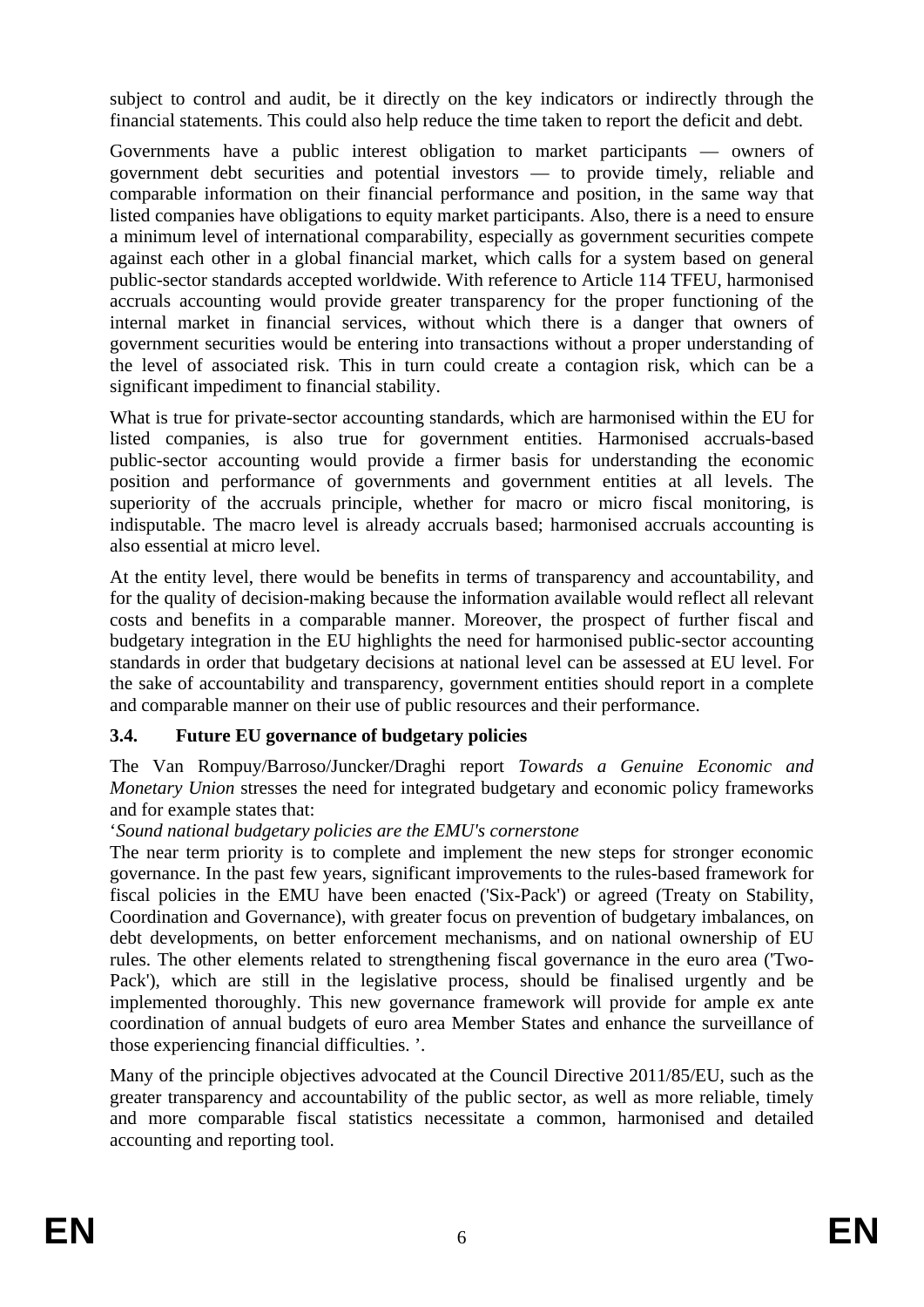This report is fully supportive of the Communication from the Commission *A blueprint for a deep and genuine economic and monetary union — Launching a European Debate*<sup>6</sup> .

## **3.5. Potential costs of harmonisation**

Against the potential benefits must be set the costs of implementing a harmonised accruals-based government accounting standard in the EU Member States. The information made available by countries which have moved to accruals accounting allows us to estimate only in very broad terms what the costs for the Member States might be, although they are likely to be significant. Costs are strongly influenced by the scale and pace of accruals implementation, the size and complexity of the government sector, and the completeness and reliability of existing systems. In addition, experience suggests that Member States might find it appropriate to modernise their public financial management systems when implementing the new accounting standards.

As an order of magnitude, and based on the experience of those countries for which cost data are available, the possible cost for a medium-sized EU country of moving from a cash-based accounting system to an accruals-based accounting system, for central government but no other layers of government, could be up to EUR 50 million. This amount would include, for example, the expense of putting in place the new standards and the associated central IT accounting tools, but not the costs associated with a complete reform of the system of financial reporting. For larger Member States and, for example, those with systems of autonomous regional government or more complex government systems, and those which have not made progress on accruals accounting, the costs could be much higher, especially if the transition to a harmonised accruals system is combined with wider reforms of accounting and financial reporting practices. For example, the cost of the accruals and budgeting reforms in France over the last decade was put at EUR 1500 million. For a smaller Member State with national systems of accruals accounting already in place, the costs might be less than EUR 50 million. All of the cost estimates collected fall within the range of 0.02-0.1% of GDP. In addition, the implementation of harmonised accruals accounting for the Member States would also require significant investment in terms of leadership, expertise and resources for the European Commission.

It should also be borne in mind that, despite the fact that accruals accounting is a more elaborate system than pure cash accounting, the multitude of different accounting standards, charts of accounts, booking processes and IT systems, as well as auditing standards and practices that often co-exist, even within one sub-sector of general government in a single Member State, suggests that harmonisation will bring about a reduction in bureaucracy and costs which in the medium to longer term would far outweigh the expected investment. Furthermore, the real and significant expected financial costs can be weighed against the potential benefits, not least those of better governance, accountability, better public sector management and the transparency needed for the proper functioning of markets, thus probably reducing the yields required by owners of government securities (although this is not measurable).

## **4. INTERNATIONAL PUBLIC SECTOR ACCOUNTING STANDARDS (IPSAS)**

As noted above, IPSAS is currently the only internationally recognised set of public sector accounting standards. It stems from the idea that modern public sector management, in line with the principles of economy, effectiveness and efficiency, depends on management

 $\frac{1}{6}$ COM(2012) 777 final.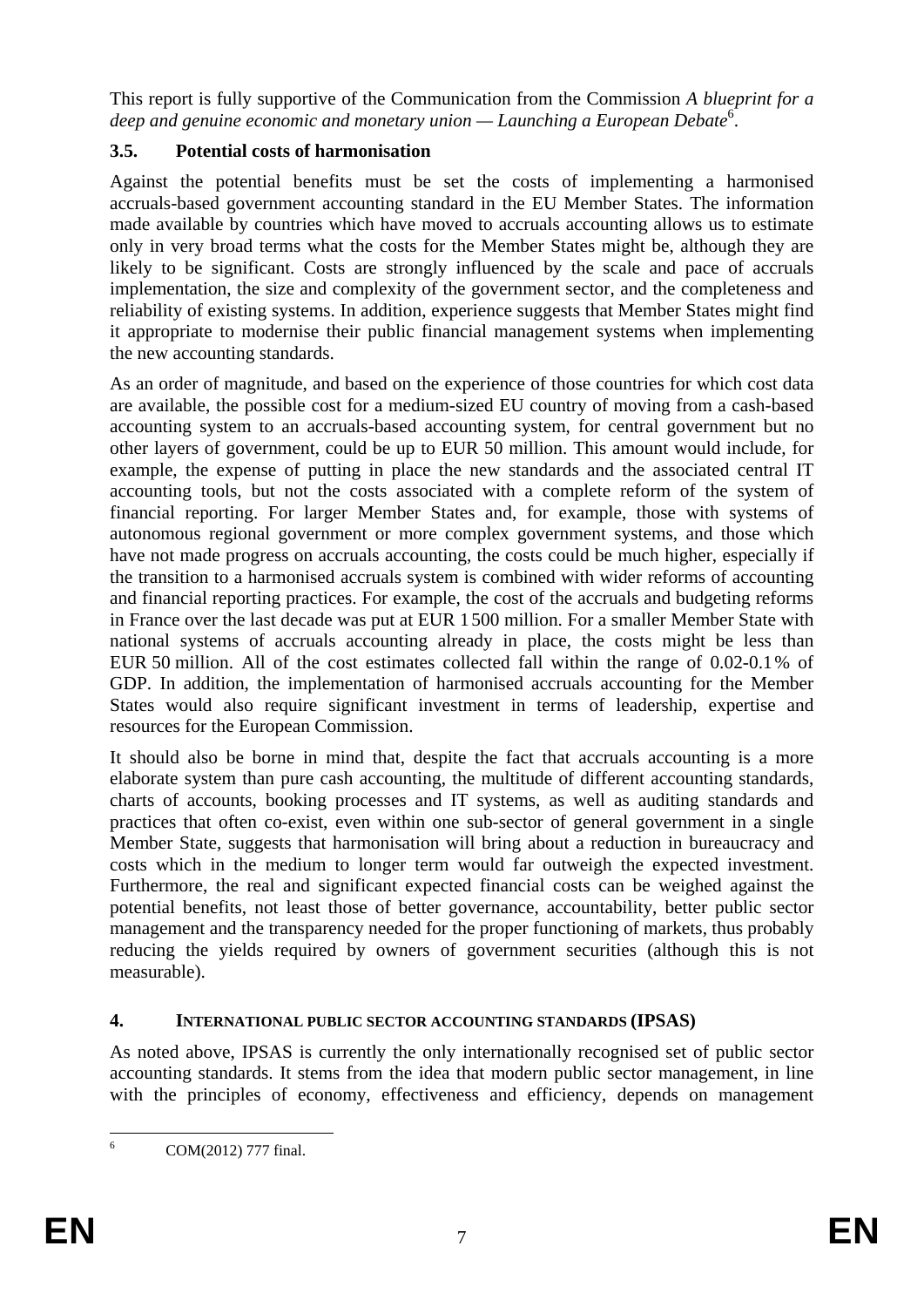information systems that provide timely, accurate and reliable information on the financial and economic position and performance of a government, as would be the case with any other type of economic entity.

At present, the national government accounting standards of 15 EU Member States make some link to IPSAS. Of these, nine have national standards based on or in line with IPSAS, five make some references to it and one uses it for some parts of local government. However, despite recognition of the high value of IPSAS, no Member State has implemented it in full.

This report is accompanied by a Staff Working Document which summarises the IPSAS system and Member States' current arrangements for public sector accounting<sup>7</sup>. In addition, Eurostat carried out a public consultation between February and May 2012 to collect views on the suitability of IPSAS and a summary of the replies received is also available<sup>8</sup>.

Taking into account the views that Member State authorities and others put forward in the public consultation, the overall conclusion is twofold. On the one hand, it seems clear that IPSAS cannot easily be implemented in EU Member States as it stands currently. On the other hand, the IPSAS standards represent an indisputable reference for potential EU harmonised public sector accounts. On the one hand, the following concerns will need to be addressed:

- Currently, the IPSAS standards do not describe sufficiently precisely the accounting practices to be followed, taking into account that some of them offer the possibility of choosing between alternative accounting treatments, which would limit harmonisation in practice;
- At its current state of development, the suite of standards is not complete in terms of coverage or its practical applicability to some important types of government flows, such as taxes and social benefits, and does not take sufficient account of the specific needs, characteristics and interests of public-sector reporting. A major issue is the capacity of IPSAS to resolve the problem of consolidating accounts on the basis of the definition used for general government, which is now a core concept of fiscal monitoring in the EU;
- At present, IPSAS can also be regarded as insufficiently stable, since it is expected that some standards will need to be updated once work is completed on the current project of completing the IPSAS conceptual framework, expected in 2014; and
- At present, the governance of IPSAS suffers from insufficient participation from EU public-sector accounting authorities. During 2012, the governance framework of IPSAS was being reviewed to address issues of concern to stakeholders. Any reform should ensure that the independence of the standard-setting process is strengthened, while public-sector-specific needs are effectively addressed. In addition, the IPSAS Board currently seems to have insufficient resources to ensure that it can meet with the necessary speed and flexibility the demand for new standards and guidance on emerging issues in the evolving fiscal climate, particularly in the wake of the crisis.

On the other hand, most stakeholders agree that IPSAS would be suitable as a reference framework for the future development of a set of European Public Sector Accounting Standards, referred to below as 'EPSAS'.

 $\frac{1}{7}$  Commission Staff Working Document accompanying the document *Report from the Commission to the Council and the European Parliament: Towards implementing harmonised public sector accounting* 

*standards in Member States.*<br><sup>8</sup> Public consultation — Assessment of the suitability of the International Public Sector Accounting [Standards for the Member States: Summary of responses.](http://epp.eurostat.ec.europa.eu/cache/ITY_PUBLIC/D4_2012/EN/D4_2012-EN.PDF)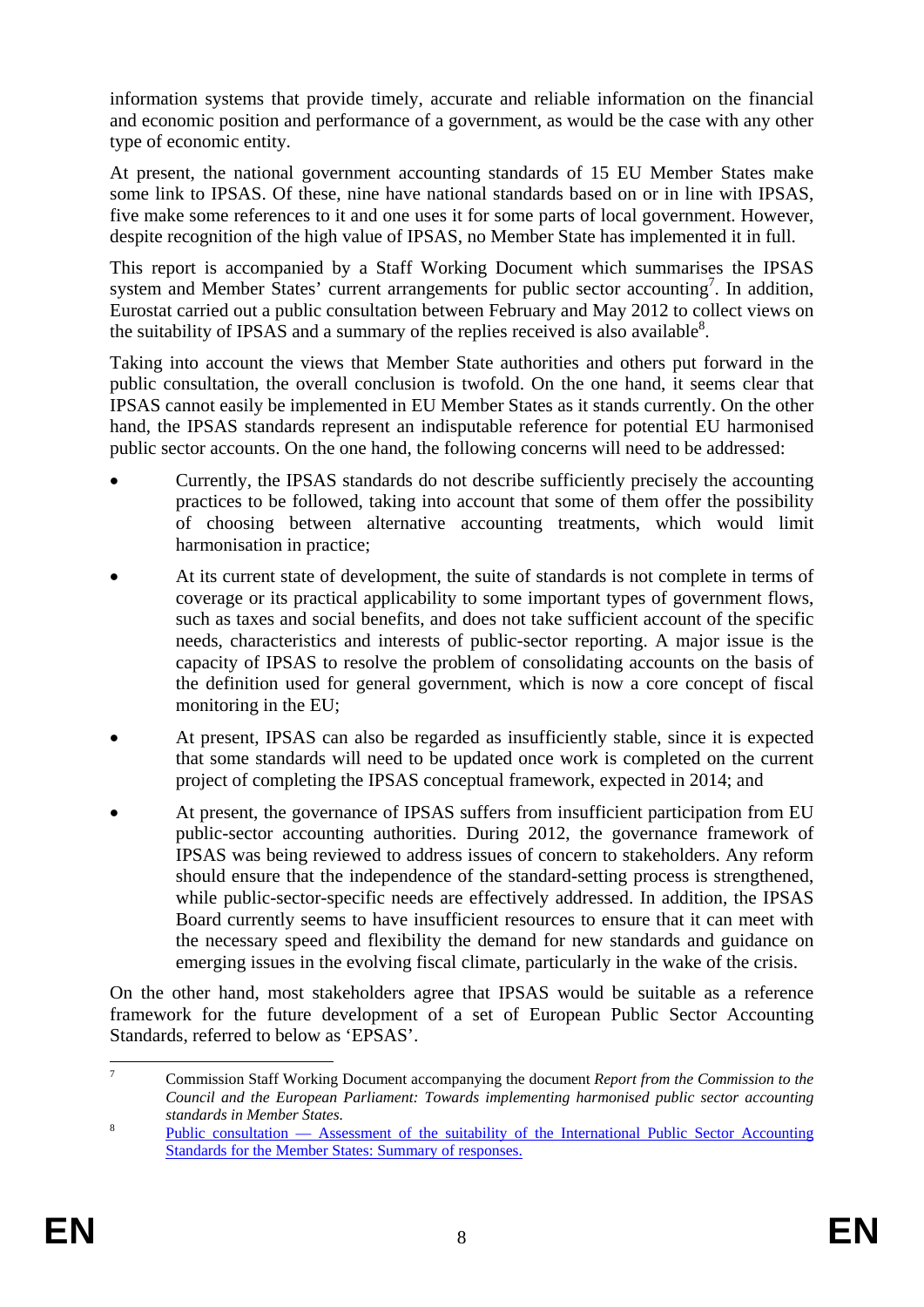#### **5. HOW TO MOVE TOWARDS HARMONISED EUROPEAN PUBLIC SECTOR ACCOUNTING STANDARDS (EPSAS)**

The final decision as to whether to move to EPSAS requires further important steps to be taken which do not fall within the scope of this report and hence cannot be anticipated here. However, the following sections illustrate how EPSAS could be implemented if the effective decision was taken.

EPSAS would give the EU the capacity to develop its own standards to meet its own requirements with the requisite rapidity. It would offer a set of harmonised accruals-based public-sector accounting standards, adapted to the specific requirements of EU Member States, that could be implemented in practice. The EU-wide implementation of EPSAS would dramatically reduce the complexity of methods and compilation processes used to transform these data onto a quasi-harmonised basis and minimise risk as regards the reliability of the data notified by Member States and published by Eurostat.

It can be envisaged that the first step would be to establish EU governance for this project with the objective of clarifying the conceptual framework and the aim of common EU public sector accounting. EPSAS could initially be based on the adoption of a set of key IPSAS principles. EPSAS could also use IPSAS standards that were commonly agreed by Member States. EPSAS should, however, not regard IPSAS as a constraint for the development of its own standards.

However, it should be noted that drawing up a set of harmonised European public sector accounting standards would not in itself guarantee timely and high quality public accounting data. Additional conditions would have to be met, including:

- Strong political support and joint ownership of the project;
- Public administrations capable of running a more complex accounting system in each individual public entity;
- Integrated IT systems for budget, payment, contract management, double-entry book-keeping, invoice management and statistical reporting;
- Timely reporting (e.g. monthly) of all economic events in the integrated accounting system of the public entities;
- Availability of resources, human and modern IT; and
- Effective internal control and external financial audit of public accounting.

For all Member States, but in particular those that currently use only cash accounting, the implementation of EPSAS accruals accounting would be a major reform. Some of the issues that would arise are:

- Conceptual and technical accounting issues;
- Staff and consultant expertise, training skills;
- Communicating with and educating managers and decision-makers;
- Liaison with, and training of, auditors;
- Adjustment or modernisation of IT systems; and
- Adapting the existing national regulatory frameworks.

If the principle of EPSAS were adopted, the Commission could envisage providing assistance in some of these areas, for instance by playing a role in organising the sharing of training and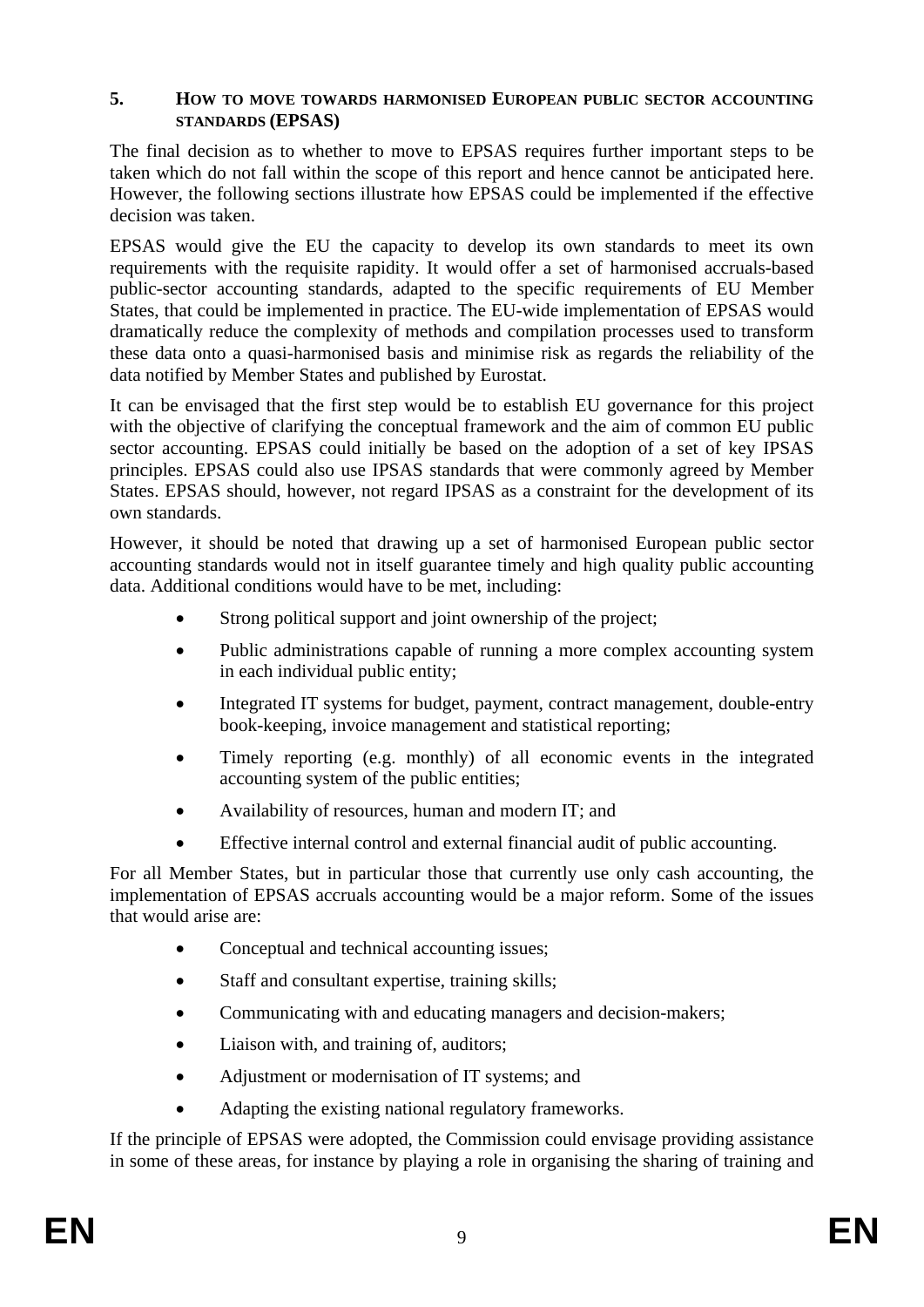expertise, assisting Member State governments on conceptual and technical matters, or coordinating and sharing the planning of Member States' public accounting reforms.

If a Member State had significant and evident gaps, weaknesses and inconsistencies in its public financial management information systems, it would be appropriate to consider these in plans to implement EPSAS and this would have to be reflected in the implementation timetable.

## **5.1. EPSAS structures**

The development and adoption of the EPSAS standards would call for strong EU governance. The system to develop and govern EPSAS would define the agenda for the development of each standard and there would need to be clear endorsement procedures. The EPSAS governance structure would need to encompass the necessary tasks as regards legislation, standard setting, and provision of technical and accounting advice.

The establishment of the EPSAS governance structure would be guided by, but not follow exactly, the model used by the Commission in establishing the governance of IFRS in the EU context, because of the specificity of the public sector and the focus on intra-EU comparability. It should seek to use, where possible, the experience and expertise of national public-sector accounting governance structures in the Member States.

Nevertheless, EPSAS would need to establish and maintain close links to the IPSAS Board in order to inform its agenda and decision-making and because EPSAS standards may need to differ in some cases from IPSAS standards. It would be important not to create unnecessary divergence between EPSAS and IPSAS, and between EPSAS and IFRS, given that government-controlled entities may already be required to report on an IFRS basis or according to national commercial accounting standards.

EPSAS should also be developed with a view to minimising differences with the ESA, in order to give the perspective, ultimately, of complete integrated systems applicable at micro and macro levels.

## **5.2. Adoption of EPSAS**

The development, endorsement and implementation of EPSAS would have to be a gradual process, which would take place over a period of time. Implementation would be in steps over the medium term, focusing at first on the accounting issues where harmonisation is most important, such as revenue and expenditure (taxes and social benefits, liabilities and financial assets) and at a later stage considering non-financial assets, etc.

The way forward should be selective and take particular account of the perspective of small and medium-sized entities and the aspect of materiality. The strategy would need to define priorities, set key deadlines and thus put forward a concrete road map. In order to take forward the EPSAS project, the Commission, in cooperation with the Member States, would draft an agreed core of basic European Public Sector Accounting Principles with a view to incorporating them in a proposal for a Framework Regulation. The Framework Regulation should also lay down the system of governance for EPSAS and the procedure for developing specific EPSAS standards.

In order to ensure suitable implementation at national level, the detailed contents of each standard would be elaborated with the assistance of the Member States so as to take account of the following requirements:

• Accruals-based accounting;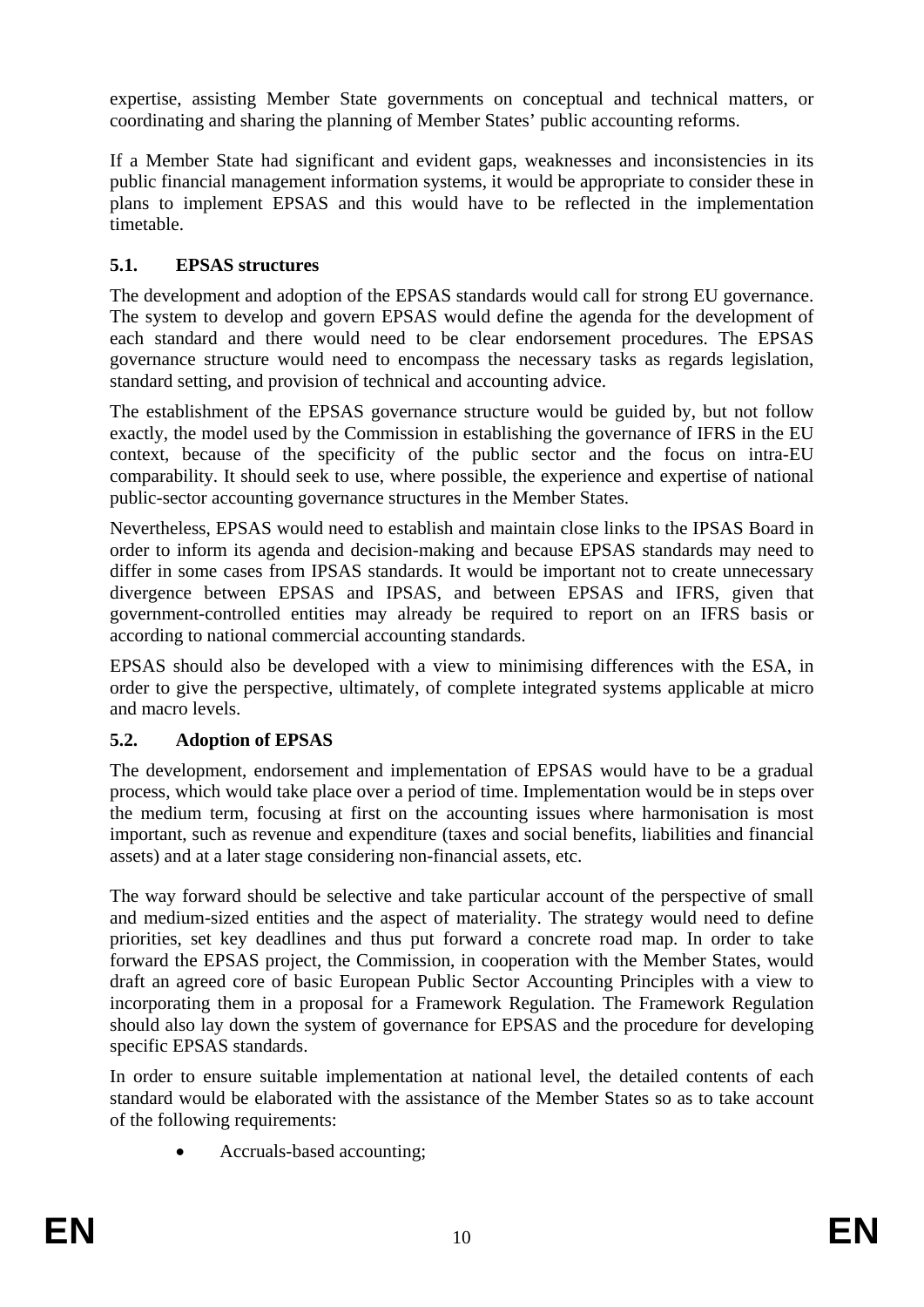- Double entry book-keeping;
- Internationally harmonised financial reporting; and
- Taking into account the consistency with ESA principles.

## **5.3. What could be a first set of EPSASs?**

The first element could be a proposal for a Framework Regulation requiring the application of the accruals principle.

The EPSAS standard-setting body could then classify the 32 accruals IPSAS standards into three categories:

- Standards that might be implemented with minor or no adaptation:
- Standards that need adaptation, or for which a selective approach would be needed; and
- Standards that are seen as needing to be amended for implementation.

Member States would be invited to put in place an implementation plan for all sub-sectors of general government. For example, the core set of EPSAS should be applicable to all public entities and, taking into account materiality, should cover the major part of government-sector expenditure in the Member States.

## **6. A way forward**

The Commission considers that, before deciding on the actual project of creating EPSAS and implementing it in the Member States, some further preparatory steps are necessary. There remain several important questions concerning issues outside the scope of this report, such as establishing the EPSAS framework and specifying a first set of core EPSAS standards, as well as the planning of the implementation. The Commission would need moreover to describe the necessary milestones for the future project, and take into account impact assessment considerations. A decision can be made only on the basis of an ex-ante review of pros and cons, and likely costs and benefits.

Once such a decision has been taken: based on the experience of countries which have implemented accruals-based public-sector accounting systems over recent years, the process of implementation would be sequential. It should be determined by carefully considering the starting position of each Member State as regards, for example, the state of development of the existing national accounting standards and the availability of balance sheet data. In some Member States, it might be appropriate to begin implementation at national level and move on to regional and local levels later. It is also to be expected that the extent of implementation for smaller entities would be limited, or at least that the more important entities would be prioritised, taking into account their materiality.

The process could take place in three stages:

- (1) A preparatory stage to gather more information and points of view, and to develop a roadmap. This stage would begin in 2013 and would involve further consultations, a high-level conference and the preparation of further more detailed proposals;
- (2) A stage to develop and put in place the practical arrangements, addressing issues such as finance, governance, possible synergies and the concerns of smaller government entities. This stage should culminate in the publication of a proposal for a Framework Regulation. The Framework Regulation would require the application